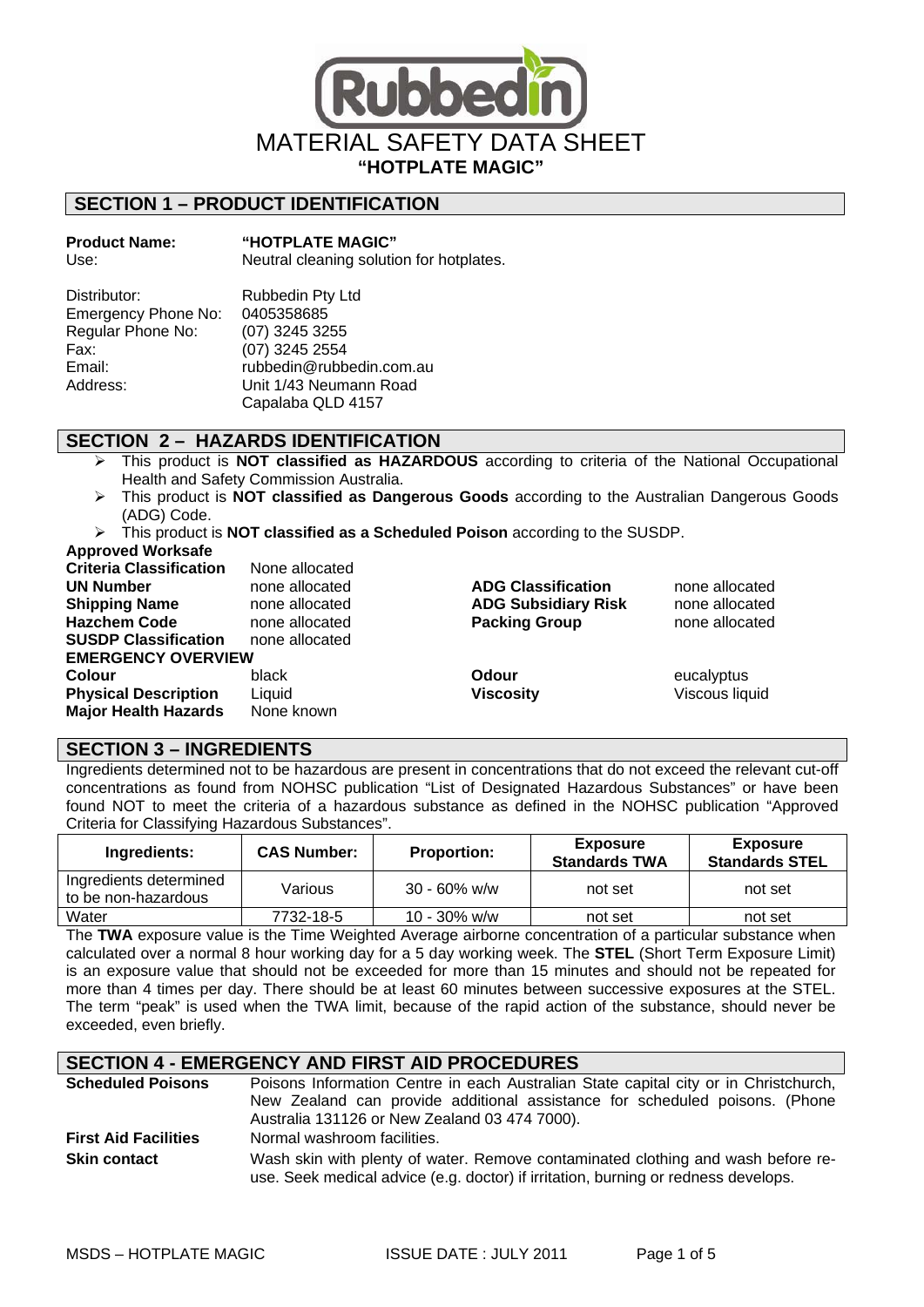

| Eye contact                                    | Immediately irrigate with water for at least 20 minutes. Eyelids to be held open. Seek<br>medical advice (e.g. ophthalmologist) if any irritation persists.                                                |
|------------------------------------------------|------------------------------------------------------------------------------------------------------------------------------------------------------------------------------------------------------------|
| Ingestion                                      | Do NOT induce vomiting. Rinse mouth thoroughly with water immediately. Give<br>water to drink. If vomiting occurs, give further water to achieve effective dilution.<br>Seek medical advice (e.g. doctor). |
| <b>Inhalation</b>                              | Remove victim to fresh air away from exposure - avoid becoming a casualty. Seek<br>medical advice (e.g. doctor) if symptoms persist.                                                                       |
| <b>Advice to Doctor</b>                        | Treat symptomatically. All treatments should be based on observed signs and<br>symptoms of distress of the patient.                                                                                        |
| <b>Aggravated Medical</b><br><b>Conditions</b> | None known.                                                                                                                                                                                                |

# **SECTION 5 – FIRE FIGHTING MEASURES**

| <b>Fire and Explosion</b>  |                                                                                                                                                                                                                                    |
|----------------------------|------------------------------------------------------------------------------------------------------------------------------------------------------------------------------------------------------------------------------------|
| <b>Hazards</b>             | Water based. Not combustible. However if involved in a fire will emit toxic fumes.                                                                                                                                                 |
| <b>Extinguishing Media</b> | Use an extinguishing media suitable for surrounding fires.                                                                                                                                                                         |
| <b>Fire Fighting</b>       | Keep containers exposed to extreme heat cool with water spray. Fire fighters to wear<br>self-contained breathing apparatus if risk of exposure to products of combustion or<br>decomposition. Evacuate area - move upwind of fire. |
| <b>Flash Point</b>         | Not combustible                                                                                                                                                                                                                    |

# **SECTION 6 – ACCIDENTAL RELEASE MEASURES**

**Emergency** 

**Procedures No HAZCHEM code.** 

**Occupational Release** Minor spills do not normally need any special clean-up measures. In the event of a major spill, prevent spillage from entering drains or water courses. For large spills, or tank rupture, consider initial evacuation distance of 200 metres in all directions. Stop leak if safe to do so. If available, use water spray to disperse vapour. Wear appropriate protective equipment as in section 8 below to prevent skin and eye contamination. Spilt material may result in a slip hazard and should be absorbed into dry, inert material (e.g. sand, earth or vermiculite), which then can be put into appropriately labelled drums for disposal by an approved agent according to local conditions. Residual deposits will remain slippery. Wash area down with excess water. If contamination of sewers or waterways has occurred advise the local emergency services. In the event of a large spillage notify the local environment protection authority or emergency services.

### **SECTION 7 – HANDLING AND STORAGE**

Handling **Handling** Avoid contact with incompatible materials. When handling, DO NOT eat, drink or smoke. Keep containers closed at all times. Avoid physical damage to containers. Always wash hands with water after handling. **Storage** Store in a cool, dry, place with good ventilation. Avoid storing in aluminium and light alloy containers. Store away from incompatible materials (Section 10). Keep containers closed at all times – check regularly for leaks.

## **SECTION 8 – EXPOSURE CONTROLS AND PERSONAL PROTECTION**

| <b>Exposure Limits</b>        | National Occupational Exposure Limits, as published by National Occupational |
|-------------------------------|------------------------------------------------------------------------------|
|                               | Health & Safety Commission:                                                  |
|                               | Time-weighted Average (TWA): None established for specific product.          |
|                               | See <b>SECTION 3</b> for Exposure Limits of individual ingredients.          |
|                               | Short Term Exposure Limit (STEL): None established for specific product.     |
|                               | See SECTION 3 for Exposure Limits of individual ingredients.                 |
| <b>Biological Limit Value</b> | None established for product.                                                |
| <b>Engineering Controls</b>   | No special requirements.                                                     |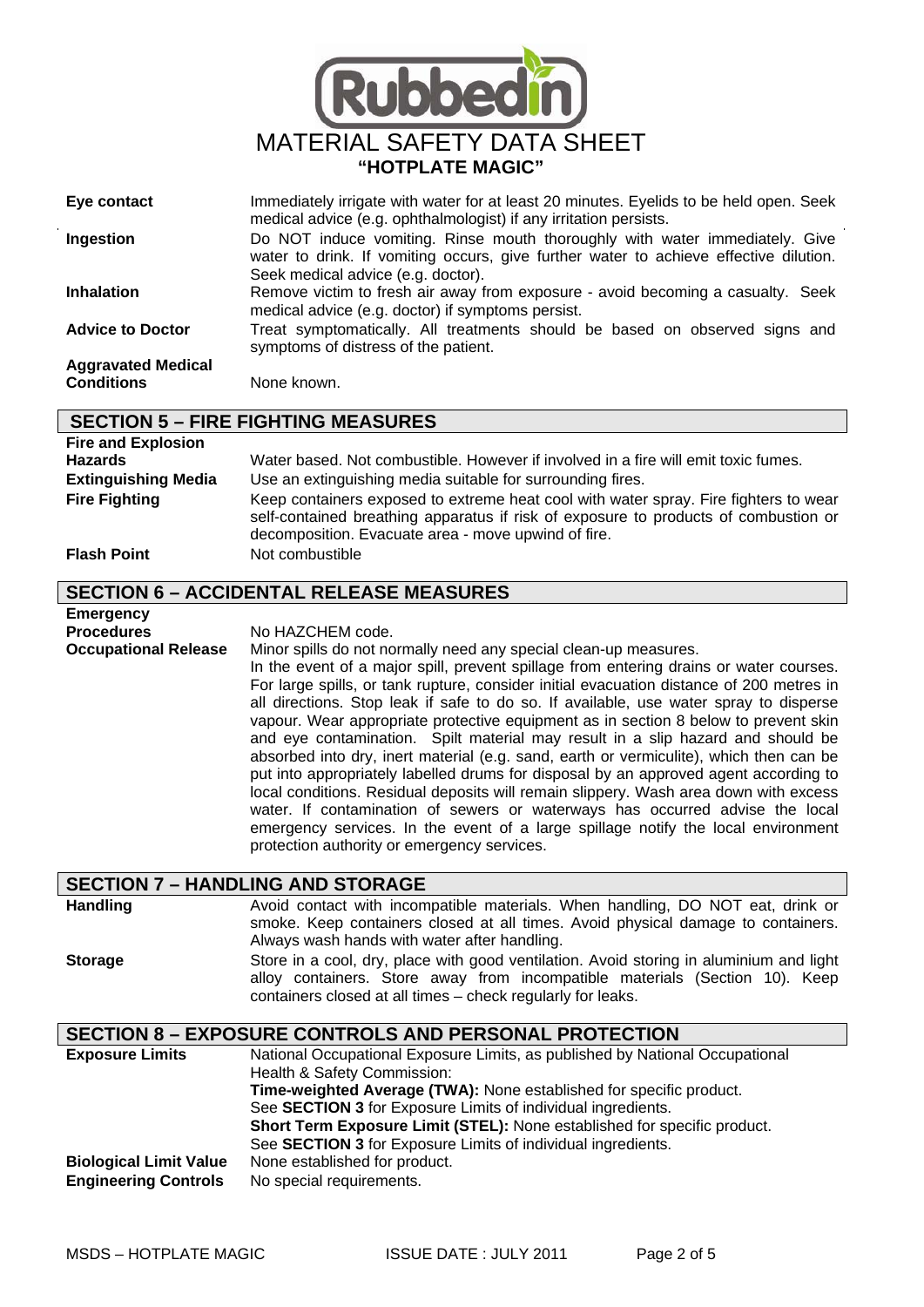

#### **Personal Protective Equipment**

This product is not classified as hazardous according to the criteria of Worksafe Australia. Use good occupational work practice. The use of protective clothing and equipment depends upon the degree and nature of exposure. Final choice of appropriate protection will vary according to individual circumstances i.e. methods of handling or engineering controls and according to risk assessments undertaken. The following protective equipment should be available;

## **Eye Protection**



#### **Skin Protection**



**Protective Material Types** 

Generally not required to handle as per label directions.

The use of safety glasses with side shield protection, goggles or face shield is recommended to handle in quantity, cleaning up spills, decanting, etc. Contact lenses pose a special hazard ; soft lenses may absorb irritants and all lenses concentrate them.

Generally not required to handle as per label directions.

Overalls, work boots and elbow length gloves are recommended for handling the concentrated product (as per AS/NZS 2161, or as recommended by supplier) to handle in quantity, cleaning up spills, decanting, etc.

Material suitable for detergent contact – Butyl rubber, Natural Latex, Neoprene, PVC, and Nitrile.

**Respirator** Not required for normal cleaning operations.

# **SECTION 9 – PHYSICAL AND CHEMICAL PROPERTIES**

**Volatile Organic Compounds (VOC)** 0 % v/v

**Water Solubility Miscible in all proportions pH** 

**Physical State** viscous liquid **Colour** black **Odour** eucalyptus **Specific Gravity** 1.0 @ 25 °C **Boiling Point** Approximately 100 °C **Freezing Point** Approximately 0 °C **Vapour Pressure** Not available **Vapour Density** Not available **Flash Point Not flammable <b>Flammable Limits** None **Water Solubility** Miscible in all proportions **phenomena Container 1986** 6.5 – 7.5 neat **Coefficient of Water/Oil Distribution** Not available **Viscosity** Not available **Odour Threshold** Not available **Evaporation Rate Not available <b>Per Cent Volatile Ca 20 % v/v** 

## **SECTION 10 – STABILITY AND REACTIVITY**

| <b>Chemical Stability</b>  | Stable at normal temperatures and pressure.                                  |
|----------------------------|------------------------------------------------------------------------------|
| <b>Conditions to Avoid</b> | Oxidising agents, extremes in temperature.                                   |
| Incompatible Materials     | Oxidising agents.                                                            |
| <b>Hazardous</b>           | Product can decompose on combustion to form Carbon Monoxide, Carbon Dioxide, |
| <b>Decomposition</b>       | and other possibly toxic gases and vapours.                                  |
| <b>Hazardous Reactions</b> | None known.                                                                  |

## **SECTION 11 – TOXICOLOGICAL INFORMATION**

| <b>PRODUCT MIXTURE INFORMATION</b> |            |
|------------------------------------|------------|
| <b>Local Effects</b>               | None known |
| <b>Target Organs</b>               | None known |

### **POTENTIAL HEALTH EFFECTS**

No adverse health effects expected if the product is handled in accordance with this Safety Data Sheet and the product label. Symptoms or effects that may arise if the product is mishandled and overexposure occurs are: **Ingestion** 

| short term exposure |                           | Harmful if swallowed. Ingestion of this product may cause nausea, vomiting, |  |  |  |  |
|---------------------|---------------------------|-----------------------------------------------------------------------------|--|--|--|--|
|                     |                           | abdominal pain and irritation to the mouth, throat and stomach.             |  |  |  |  |
| long term exposure  | No information available. |                                                                             |  |  |  |  |
| <b>Skin contact</b> |                           |                                                                             |  |  |  |  |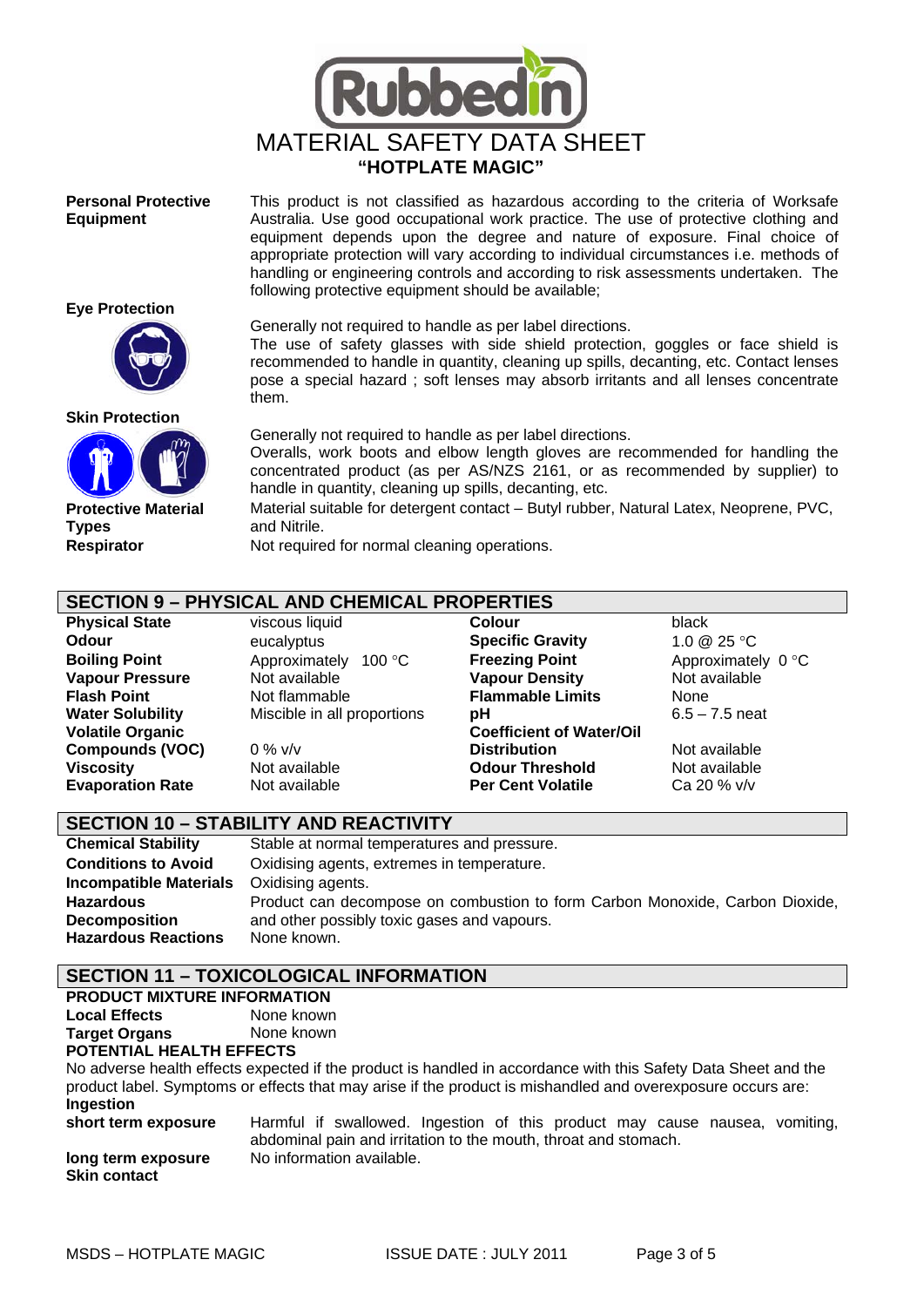

| short term exposure<br>long term exposure                      | Generally not irritating in contact with skin. Prolonged contact with concentrated<br>solutions may cause irritation in certain individuals.<br>Prolonged and repeated skin contact with undiluted solutions may induce eczematoid<br>dermatitis. |
|----------------------------------------------------------------|---------------------------------------------------------------------------------------------------------------------------------------------------------------------------------------------------------------------------------------------------|
| Eye contact                                                    |                                                                                                                                                                                                                                                   |
| short term exposure<br>long term exposure<br><b>Inhalation</b> | Eye contact may cause stinging, blurring, tearing, pain.<br>No information available.                                                                                                                                                             |
| short term exposure                                            | Inhalation of mists or aerosols may produce mucous membrane and respiratory<br><i>irritation.</i>                                                                                                                                                 |
| long term exposure<br><b>Carcinogen Status</b>                 | No information available.                                                                                                                                                                                                                         |
| <b>NOHSC</b>                                                   | No significant ingredient is classified as carcinogenic by NOHSC.                                                                                                                                                                                 |
| <b>NTP</b>                                                     | No significant ingredient is classified as carcinogenic by NTP.                                                                                                                                                                                   |
| <b>IARC</b>                                                    | No significant ingredient is classified as carcinogenic by IARC.                                                                                                                                                                                  |
| <b>Medical conditions</b><br>aggravated by<br>exposure         | No information available.                                                                                                                                                                                                                         |

## **SECTION 12 – ECOLOGICAL INFORMATION**

| <b>Fish toxicity</b>                  | None available for specific product.                                                                                                                                                                        |
|---------------------------------------|-------------------------------------------------------------------------------------------------------------------------------------------------------------------------------------------------------------|
| <b>Algae toxicity</b>                 | None available for specific product.                                                                                                                                                                        |
| <b>Invertebrates toxicity</b>         | None available for specific product.                                                                                                                                                                        |
| <b>Toxicity to Bacteria</b>           | None available for specific product.                                                                                                                                                                        |
| <b>OECD Biological</b><br>degradation | Individual components have been specifically included in this product because they<br>are known to be readily biodegradable and of low toxicity to fish and other aquatic<br>organisms.                     |
| General                               | Product miscible in all proportions with water. As with any chemical product, do not<br>discharge BULK quantities into drains, waterways, sewer or environment. Inform local<br>authorities if this occurs. |

## **SECTION 13 – DISPOSAL CONSIDERATIONS**

**Disposal** The small quantities contained in wash solutions (when used as directed) can generally be handled by conventional sewage systems, septics, and grey water systems. To dispose of quantities of undiluted product, refer to State Land Waste Management Authority. Transfer product residues to a labelled, sealed container for disposal or recovery. Waste disposal must be by an accredited contractor. As with any chemical, do not put down the drain in quantity. For larger scale use, eg. Commercial laundry operations, a recycled water system is often recommended, or Trade Waste License obtained for disposal to sewer.

## **SECTION 14 – TRANSPORT INFORMATION**

**UN Number** none allocated **ADG Classification** none allocated **Segregation none allocated** 

**Shipping Name none allocated ADG Subsidiary Risk none allocated Hazchem Code none allocated Risk** *none allocated* **ADG Subsidiary Risk none allocated Facking Group**<br> **Hacking Group**<br> **Packing Group** *Special Provisions* **Packaging Method** none allocated **Special Provisions** none allocated

# **SECTION 15 – REGULATORY INFORMATION**

**Labeling Details HAZARD** Not hazardous **RISK PHRASES** None allocated

**AICS** All ingredients present on AICS.